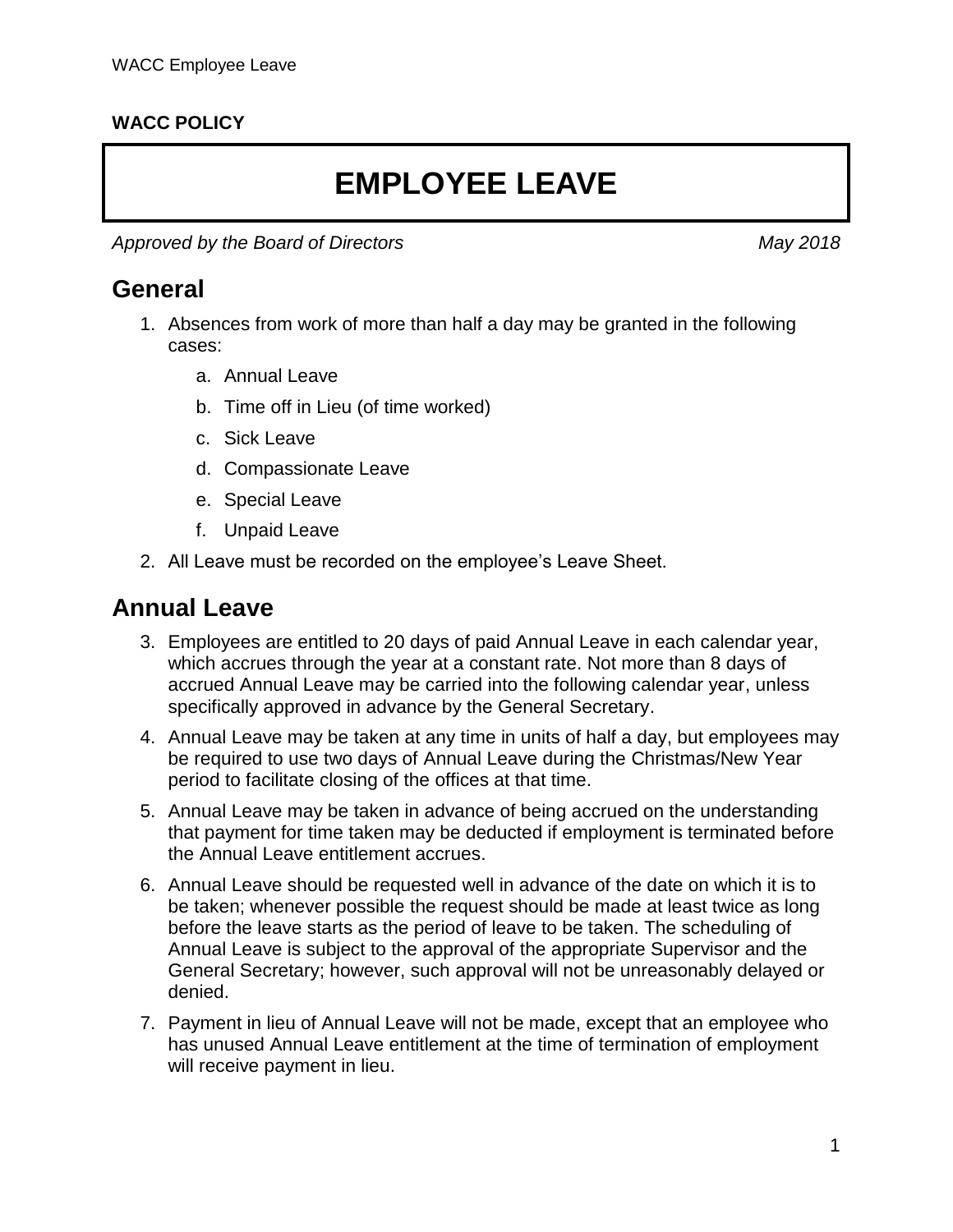8. Employees are encouraged to take 10 consecutive days of Annual Leave at least once in each calendar year.

# **Time Off In Lieu**

- 9. Where time off in lieu of additional time worked is granted, it must be taken before Annual Leave.
- 10.Entitlement to time off in lieu is governed by the Employment Conditions Policy.

# **Sick Leave**

- 11. Paid Sick Leave is available only to an employee who is unable to work as a result of illness or injury, or who is undergoing a medical examination or treatment.
- 12. Permanent employees are entitled to accrue Sick Leave days at the rate of 1.5 days for every full month of work, to a maximum of 18 working days.
- 13. Temporary employees and employees who have not completed their probationary period may be granted paid Sick Leave of not more than 10 working days at the discretion of the General Secretary.
- 14. The limit on paid Sick Leave applies to both a single absence and to each calendar year.
- 15. Benefits, including accrual of Annual Leave entitlement but excluding Health benefits, may be suspended for any employee who is absent due to accident or illness in excess of his or her Sick Leave entitlement. Where an employee's contract provides for "paid vacation" earned through active service, an employee on leave may not earn either vacation time and/or pay while on leave – subject to the requirement that at the end of the vacation entitlement year, the employee must receive the greater of what was earned under the contract and the minimum vacation time, and vacation pay, he or she would have earned under the Employment Standards Act.
- 16. Employees who are receiving Long Term Disability payments will not be paid Sick Leave.
- 17. Where an employee claims Sick Leave for a period of 5 working days or less, a Self-Certification Form must be completed and provided to WACC within 3 days upon his or her return to work. In order to claim Sick Leave for a period of more than 5 working days, a certificate from an appropriate medical practitioner, clearly stating that the employee was unable to work during the period of absence, is required. The medical certificate must be provided to WACC within 3 days upon the expiry of the 5 initial days of Sick Leave.
- 18. Notification of an absence from work on Sick Leave is generally required under the Conditions of Employment Policy.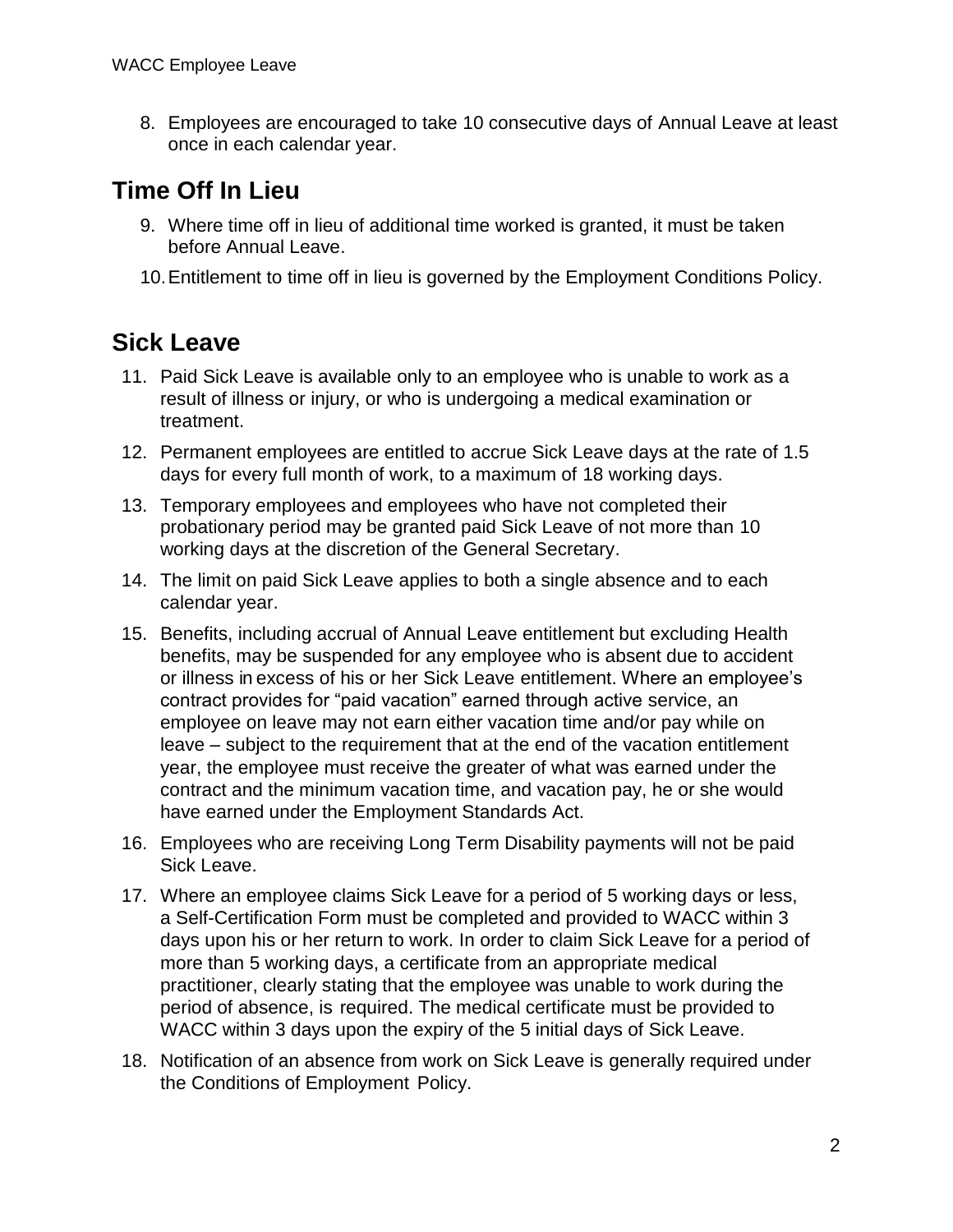19. If the employees' accrued Sick Leave is exhausted, the employee may apply for Employment Insurance sickness benefits. If the employee is eligible to receive Employment Insurance sickness benefits, WACC will top up the benefits received to 95% of regular earnings.

## **Compassionate Leave**

- 20.Paid Compassionate Leave, of no more than two weeks in any calendar year, may be granted to an employee solely at the discretion of the General Secretary. In determining the amount of leave to be granted, the General Secretary will be guided by the following examples:
	- a. Death of an immediate family member: up to one week to provide support, make appropriate arrangements, and attend the funeral.
	- b. Death of a less direct relative or close friend: up to one day to attend the funeral.
	- c. Serious injury to or illness of a close family member up to one week.
- 21.Compassionate Leave may be linked to Annual Leave or to an unpaid leave of absence.
- 22.If the employees' paid Compassionate Leave is exhausted, the employee may apply for Employment Insurance compassionate care benefits. Employment Insurance compassionate care benefits are paid to employees who have to be away from work temporarily to provide care or support to a family member who is gravely ill and who has a significant risk of death within 26 weeks. A maximum of 26 weeks of Employment Insurance compassionate care benefits may be paid to the eligible employee. If the employee is eligible to receive Employment Insurance compassionate care benefits, WACC will not top up the benefits received to match regular earnings.

# **Special Leave**

#### Marriage

23.At the time of marriage, an employee may be granted five consecutive days of paid Special Leave.

#### Moving

24.When moving his or her primary residence, an employee may be granted three days of paid Special Leave no more often than once in each calendar year.

#### Jury Duty

25.If required to perform jury duty, an employee will be granted paid Special Leave for the period of such duty, subject to remitting to WACC any payment received from the court as compensation for loss of earnings.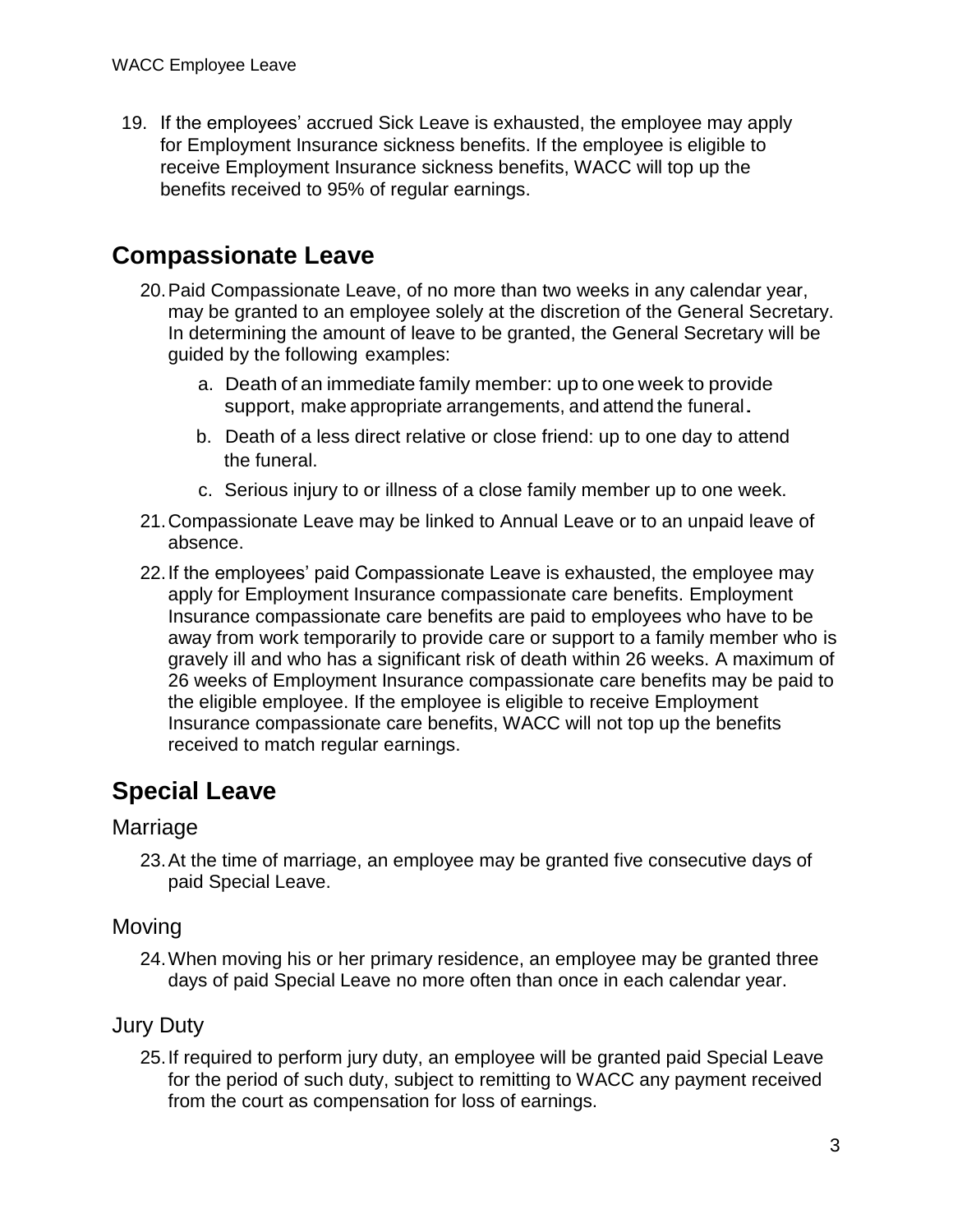### **Maternity Leave**

- 26.WACC is committed to supporting its employees in their work and family life. WACC recognizes the unique situation brought about by pregnancy and provides leave for expectant mothers.
- 27.Expectant mothers will be granted maternity leave commencing before, on or after the date of childbirth.
- 28.An employee shall inform WACC in writing of her request for maternity leave at least four weeks in advance of the date of her leave, unless there is a valid reason why notice cannot be given. Upon receipt of a written request, maternity leave without pay before, on, or after the birth of her child will be granted. The period of the maternity leave will be subject to the maximums set out by government insurance plans (ie Canadian Employment Insurance Plan/Quebec Parental Insurance Plan).
- 29.WACC may require an employee to provide a medical certificate certifying the employee's pregnancy.
- 30.Maternity leave granted under this policy shall be counted as "service" for purposes of salary and benefit calculations.
- 31.The employee may elect to continue pension contributions and group insurance plans during the maternity leave. If she elects to continue, she and the organization will each pay their share of the benefit costs during the period of the leave.
- 32.For term employees (whose employment has a fixed end date), the maternity leave will end on the date the employee's term employment is completed, if the end date is prior to the conclusion of the period set out by a government insurance plan.
- 33.Expectant mothers are entitled to time off with pay to attend prenatal check-ups.
- 34.Permanent employees granted maternity leave will receive "top-up" payments, provided that the organization is presented with proof that she is in receipt of maternity benefits under a government insurance plan.
- 35.The top-up payment will consist of the following:
	- a. 95% of her weekly rate of pay, if she is subject to a qualifying period of two weeks before receiving government insurance plan benefits; and
	- b. A payment equal to the difference between government insurance plan benefits and her weekly salary for a total of 95% of the weekly rate for a period of 15 weeks.

#### Partner's Leave

36.Five days of special leave at full salary and benefits will be granted to the partner of a person on maternity leave for needs directly related to the birth of a child.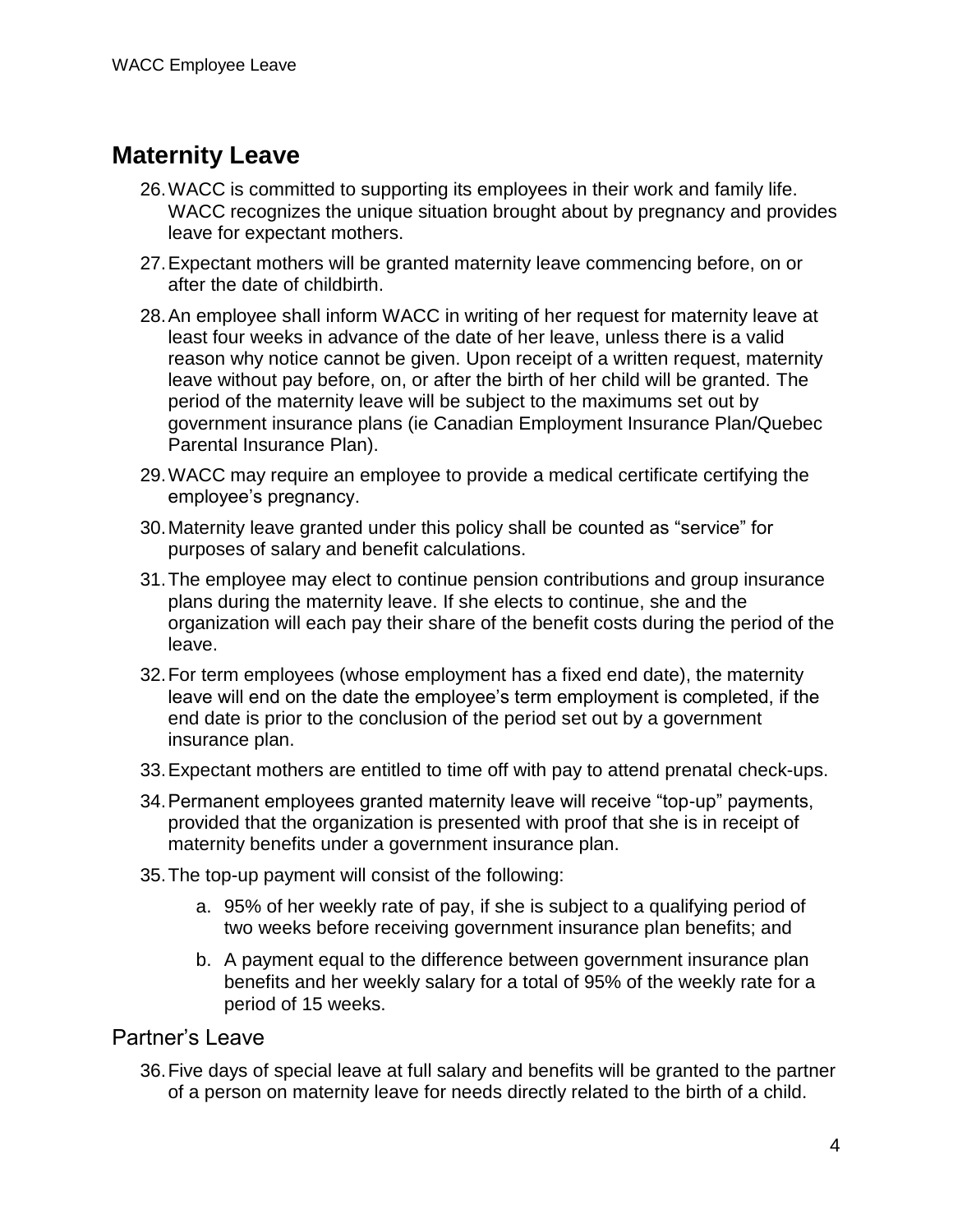This leave is normally taken within the first week of the child's birth, but may be taken within four weeks of the birth of the child. This does not apply to blended families where the child is the natural offspring of one of the partners.

#### Parental Leave

- 37.WACC is committed to supporting its employees in their work and family life. WACC recognizes the unique situation brought about by new parenthood and provides leave for new parents.
- 38.Parental benefits are payable either to the biological or adoptive parents while they are carrying for a new born or an adopted child. Parental benefits for biological parents are payable from the child's birth date, and for adoptive parents from the date of the child's placement in the home.
- 39.An employee will inform WACC in writing of their request for parental leave at least four weeks in advance of the date of the leave, unless there is a valid reason why notice cannot be given.
- 40.The employee will be granted parental leave without pay for a single period according to government insurance plan limits. The parental leave will be in the 52-week period beginning on the day the child is born or the day on which the child comes into the employee's care.
- 41.At the request of the employee, parental leave can be taken in two periods of consecutive weeks. Also, at the request of the employee, the commencement of the parental leave may be deferred.
- 42.The employee may be required to submit a birth certificate or proof of adoption of the child. The definition of a child for the purposes of this policy is a person who has not yet reached the age of majority in the province/territory in which the employee resides.
- 43.If the employee's child is hospitalized within the period defined above and the employee has either returned to work or has not yet proceeded on parental leave, the period of parental leave specified in the original leave request may be extended. This extension will be equal to that portion of the period of the child's hospitalization during which the employee was not on parental leave and will end no later than 104 weeks after the day on which the child comes into the employee's care.
- 44.Parental leave granted under this policy is counted as "service" for purposes of salary and benefit calculations.
- 45.The employee may elect to continue pension contributions and group insurance plans during the parental leave. If the employee elects to continue, the employee and WACC will each pay their share of the benefit costs during the period of the leave.
- 46.For term employees (whose employment has a fixed end date), the parental leave will end on the date the employee's term employment is completed, if the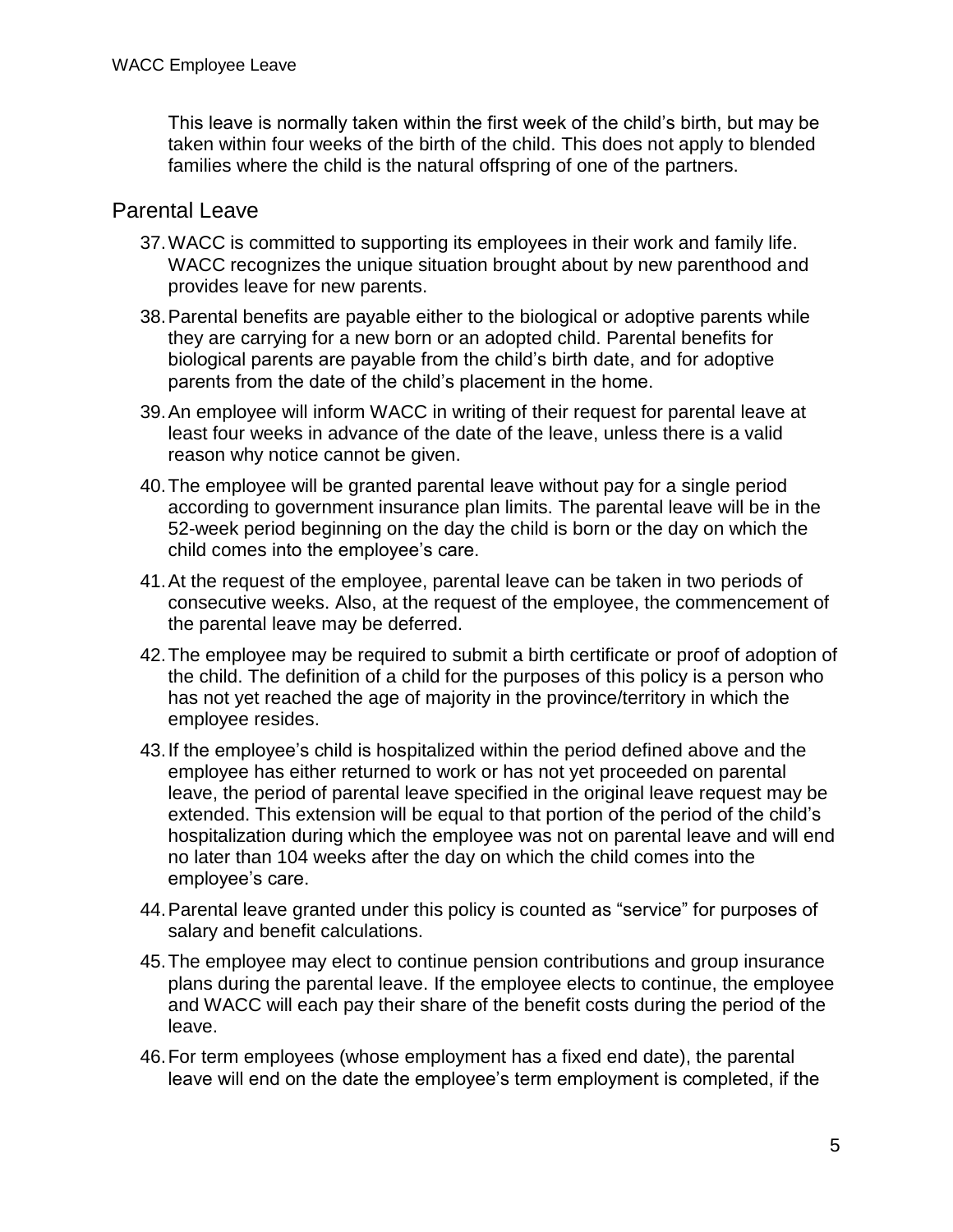end date is prior to the conclusion of the parental leave set out by a government insurance plan.

- 47.If both parents are employees of WACC, both parents may take a period of parental leave provided that the total period of the leave taken by both parents does not exceed the maximum leave period as per government insurance plan.
- 48.Permanent employees granted parental leave will receive a parental top-up payment, provided that the organization has been presented with proof that the employee is in receipt of parental benefits under a government insurance plan.
- 49.Parental top-up will consist of the following:
	- a. 95% of the employee's weekly rate of pay, if the employee is subject to a qualifying period of two weeks before receiving government insurance plan benefits, and
	- b. A payment equal to the difference between government insurance plan benefits and the employee's weekly salary for a total of 85% of the weekly rate for a period of 8 weeks (for a total of 10 weeks including a 2 week qualifying period).

### **Personal Emergency Leave**

- 50.An employee is entitled to an annual 10 days of Personal Emergency Leave with the first 2 days paid. Personal Emergency Leave is for dealing with an unexpected matter involving a member of their immediate family, or other family member who resides with them, who relies on the employee for assistance.
- 51.An emergency includes:
	- a. Minor illness or injury,
	- b. The need to make unexpected arrangements for care, or
	- c. An unexpected incident involving a dependent child during school hours or on a school trip.

### **Family Medical Leave**

52.Family medical leave is unpaid, job-protected leave of up to 28 weeks in a 52 week period. All employees, whether full-time, part-time, permanent, or term contract, who are covered by the Employment Standards Act are entitled to family medical leave. Family medical leave may be taken to provide care or support to certain family members and people who consider the employee to be like a family member in respect of whom a qualified health practitioner has issued a certificate indicating that they have a serious medical condition with a significant risk of death occurring within a period of 26 weeks.